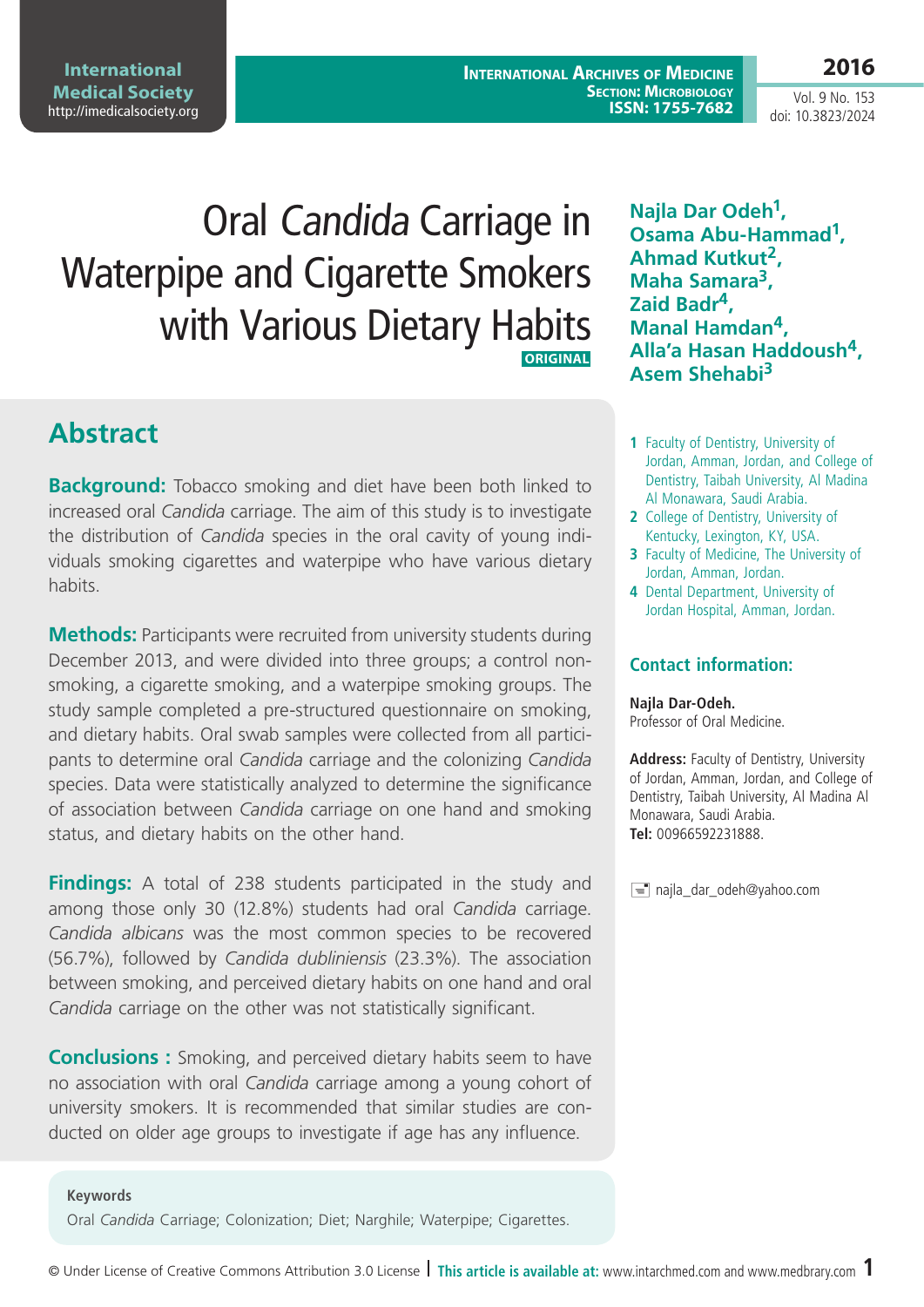**International Archives of Medicine SECTION: MICROBIOLOGY ISSN: 1755-7682**

**2016** Vol. 9 No. 153

doi: 10.3823/2024

# **Background**

*Candida* species are fungi that colonize the gastrointestinal tract, and the oral cavity of healthy humans [1, 2]. The reported incidence of *Candida* carriage in the oral cavity demonstrated a wide variation in healthy persons ranging 40-60% [1].

*Candida* species becomes an opportunistic pathogen in immunocompromised hosts, causing various systemic, superficial and invasive infections, where *C. albicans* is considered the most common *Candida*  species causing such infections [3, 4].

Whereas immunocompromised individuals are the most susceptible category of patients to *Candida* infections, a number of local oral factors can predispose to such infections in healthy individuals. These factors include persistent dry mouth, and oral appliances like dentures and fixed and removable orthodontic appliances [5]. Certain habits like highsugar diet, and tobacco smoking [3, 6] have also been implicated in the development of oral *Candida*  infections.

Waterpipe, which is also called hookah, shisha/ sheesha, hubble-bubble, arghileh and narghile, is a special instrument used to smoke tobacco. Waterpipe smoking has been a traditional type of smoking in wide areas of Asia and Africa. A new trend has been witnessed lately in waterpipe smoking showing a high popularity among adolescents and youth, increased popularity among youth in Europe and North America particularly university students, and inclination of females of all age groups to smoke waterpipe in societies that discourage women smoking cigarettes [7].

In waterpipe smoking the smoker inhales through a plastic or leather hose, connected to a bowl of water, in order to draw air over the burning charcoal which is placed on top of perforated aluminium foil. which in turn contains tobacco or maassel (a mixture of tobacco, fermented chopped fruits, glycerin and flavorings).

Health risks of waterpipe smoking have been studied extensively in recent years, but the micro-

biological and infectious aspects have received little attention. On the other hand, there has been some controversy about the relationship between smoking and oral *Candida* carriage, so it is important to investigate this relationship among waterpipe smokers as well as cigarette smokers. The importance of identifying *Candida* species is becoming essential for studying the epidemiology, pathogenicity and treatment of oral candidiasis [8]. This becomes more important when smoking habits are combined with the reported high sugar consumption among adolescents in some parts of the world [9, 10].

The aim of this study is to investigate the distribution of *Candida* species in the oral cavity of young individuals smoking cigarettes and waterpipe with a particular reference to their self-reported dietary habits.

# **Methods**

This was a double blind cross-sectional study where sample collection and laboratory investigations were performed by two different teams. The study was ethically approved by the Faculty of Postgraduate Studies at The University of Jordan.

Participants were recruited from university students who were invited to an oral health awareness campaign on campus during December 2013. Inclusion criteria were: both genders, either an exclusive cigarette smoker on a daily basis, or an exclusive waterpipe smoker on a daily\ weekly basis, or a non-smoker, and is not known to be medically compromised with no past history of intake of anti-fungal medications. After signing a consent form, participants completed a pre-structured questionnaire. It was written in Arabic and it included questions on:

• Age, gender, daily/weekly frequency of waterpipe smoking for waterpipe smokers, daily quantity of cigarettes for cigarette smokers and age of onset for each type of smoking.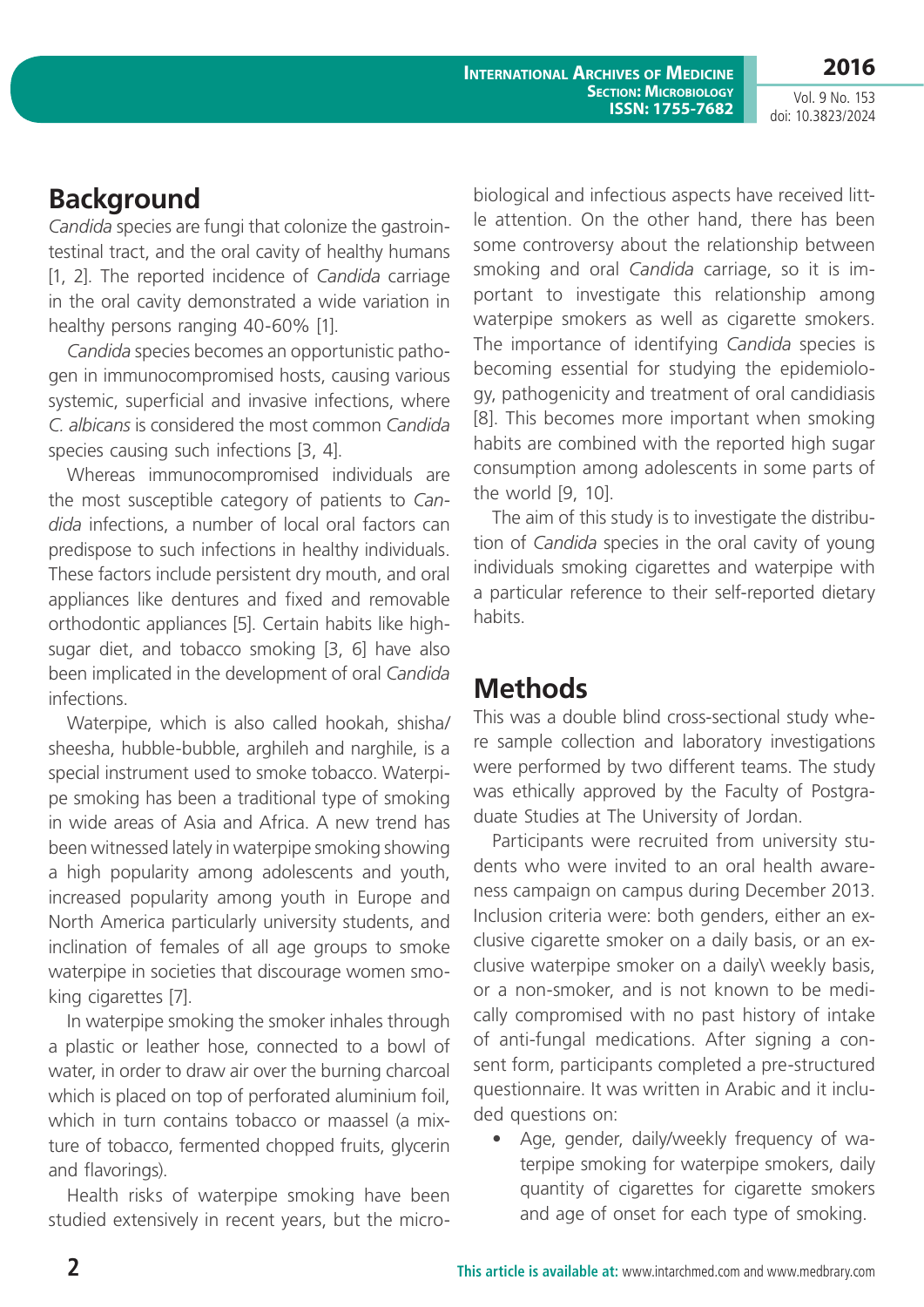**2016**

Vol. 9 No. 153 doi: 10.3823/2024

• Dietary habits consisting of three options; mainly soft, mainly fresh fruits and vegetables, and mainly sweets.

Questionnaires were completed by participants who were guided throughout the questionnaires by three senior dental students who were trained and calibrated for this purpose to ensure that correct and accurate answers were given. Reliability testing was performed for them to ensure that they consistently produced the same outcome.

Oral swab samples of the buccal mucosa were collected using sterile cotton swabs pre-moistened with 0.9% saline and transported using 1 ml normal saline as a transport medium. All oral samples were transferred immediately to the Microbiology research laboratory of the Faculty of Medicine at the University of Jordan.

Oral samples were inoculated directly onto Sabouraud dextrose agar plates (SDA, Oxoid, UK) and incubated at 37°C for 48 hours. The presence of white to creamy white growth of yeast-like colonies on the culture plates was indicative of *Candida*  species.

These were identified initially by preparing germ tube test in human serum followed by sub-culturing the isolated colonies on CHROMagar *Candida*  plates and incubating them at 37°C for 48 hours. *Candida* isolates that were observed on CHROMagar *Candida* medium were identified primarily by pigmentation and colony morphology according to the manufacturer's instructions and as described by Odds and Bernaerts [11]. Optimum color intensity of some *Candida* isolates was recorded after 48 hours of incubation. Throughout the study reference standard strains of *Candida albicans*  (ATCC 10231), *Candida krusei* (ATCC 6258) and *Candida* glabrata (ATCC 90876) were included on plates of CHROMagar *Candida* medium as control strains.

Confirmation of the identified of *C. albicans* and *C. dubliniensis* was further done by PCR. Extraction of DNA from fresh *Candida* growth in Yeast Pep-

tone Dextrose broth was performed using Wizard Genomic Purification Kit (Promega, USA) according to manufacturer's instructions. Identity of *C. albicans* and *C. dubliniensis* was confirmed using primers derived from unique rDNA sequences specifically ITS-1 and ITS-2 regions of rDNA and duplex PCR. Other *Candida* species were detected using three 10-mers (OPA-18, OPE-04, OPE-18), and RAPD PCR was carried out with some modifications [12]. The amplification of these sequences was performed in a total volume of 25 µL. Qiagen PCR buffer 10x (2.5 µl) and Qiagen MgCl2 25 mM (0.375  $\mu$ l) and Dntps mix 10 mM (2  $\mu$ l) were added to the mixture. The primer quantities used in the PCR reaction were; (0.5 µl) of *C. albicans*  (CAL) primers and (0.5 µl) of *C. dubliniensis* (CDU) primers. 0.25 µl KAPA Taq polymerase and 4 µl of the extracted DNA were added to the reaction mixture. A final volume of 25 µL of the PCR reaction mixture was achieved by adding nuclease-free water. PCR conditions were set in a PCR thermocycler with an initial denaturation at 95°C for 5 minutes, followed by 35 cycles of denaturation at 95°C for one minute, then annealing at 55°C for 30 seconds, and extension at 72°C for one minute, and a final extension at 72°C for 10 minutes. The PCR product with a volume of 8 µl was loaded into wells of 2% agarose gel with 1X TBE buffer and was run for one hour at 110 volts. A 100- bp DNA ladder was used as the molecular size marker. The agarose gel was visualized by UV Transilluminator (UVP) system.

#### **Statistical analysis**

Data generated from the study were tabulated as Microsoft Excel sheets and uploaded to Statistical Package for Social Sciences (IBM SPSS version 20). It was used to calculate; frequency and percentage for the categorical data, values of significant differences between the groups and to carry out regression analysis. Regression analysis was used to calculate the values of significance for the variable risk factors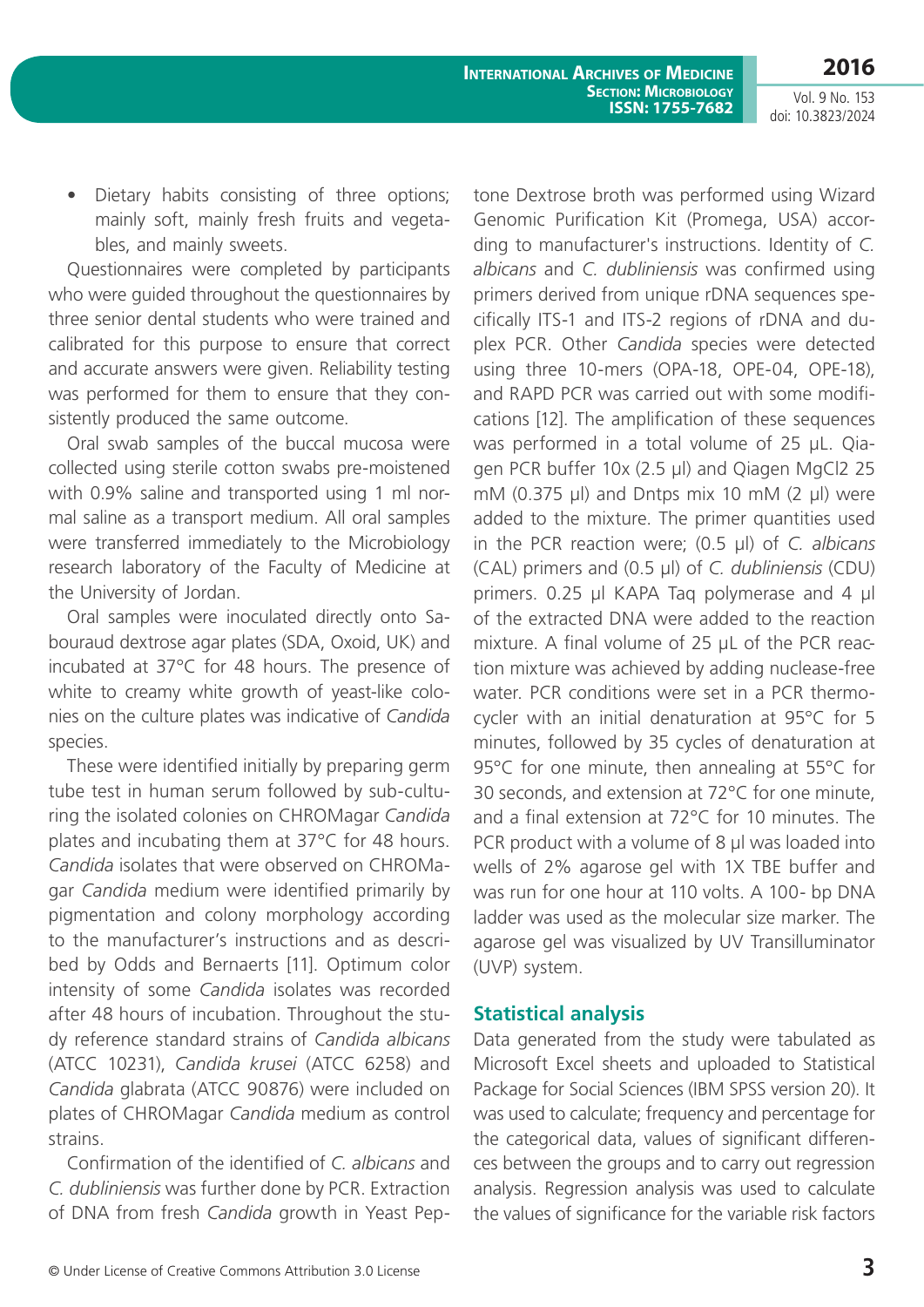Vol. 9 No. 153 doi: 10.3823/2024

associated with waterpipe smoking and cigarette smoking. In all statistical tests, the differences were considered to be statistically significant if P-value  $was < 0.05$ 

# **Results**

## **Description of sample**

A total of 238 students participated in the study. Their ages range was (16-28) years. Students were categorized into three groups. The first group were non-smokers or control (n=80) age range of 16- 28 years (mean=21.02, SD=2.225) with 27 males and 53 females. The second group were cigarette smokers (n=77) age range of 18-26 years (mean=21, SD=1.923) with 75 males and two females. Finally, the third group constituted waterpipe smokers  $(n=81)$  age range of 17-26 years (mean=21, SD=1.42) with 42 males and 39 females.

**Table 1** shows the age of onset of smoking and the quantity for waterpipe and cigarette smokers

## **Oral** *Candida* **carriage rate and the influence of dietary habits**

A total of 30 (12.8%) *Candida* species were recovered from oral swab samples on SDA that belonged to smokers and control groups. Isolated *Candida*  spp were mostly *C. albicans* (17, 56.7%)), *C. dubliniensis* (7, 23.3%), and other *Candida* spp (6, 20%). There were 9 (11.25%) out of 80 non-smokers, 9 (11.7%) out of 77 cigarette smokers, and 12 (14.8%) of waterpipe smokers who had oral *Candida* carriage. Details of the isolated *Candida* spp from the three groups are shown in **Table 2**.

According to frequency of smoking waterpipe, 8/81 (9.9%) of waterpipe smokers, had *Candida*  species colonizing their oral cavity, smoke waterpipe daily, and 4/81 (4.9%) waterpipe smokers, had *Candida* species colonizing their oral cavity, smoke waterpipe weekly. **Table 1** shows that there was no statistically significant difference in *Candida* carriage among the three study groups. There was also a non-significant statistical difference between dietary habits and oral *Candida* carriage (P=0.983)

Table 1. Frequency of waterpipe smoking, quantity of cigarette smoking and age of onset for each type of smoking. P value indicates the significance of association between the shown variables and oral *Candida* carriage.

| <b>Tobacco smoking type</b> | <b>No</b> | %    | P value |  |  |  |  |
|-----------------------------|-----------|------|---------|--|--|--|--|
| Waterpipe smokers           | 76.19     |      |         |  |  |  |  |
| Frequency                   |           |      |         |  |  |  |  |
| Daily                       | 30        | 37.0 | 0.096   |  |  |  |  |
| Weekly (, %)                | 51        | 63.0 |         |  |  |  |  |
| Age of onset (years)        |           |      |         |  |  |  |  |
| < 18                        | 14        | 17.3 | 0.61    |  |  |  |  |
| $\geq$ 18                   | 14        | 17.3 |         |  |  |  |  |
| Can't remember              | 53        | 65.4 |         |  |  |  |  |
| Cigarette smokers           | 77        |      |         |  |  |  |  |
| Cigarettes per day          |           |      |         |  |  |  |  |
| 5                           | 9         | 11.7 | 0.502   |  |  |  |  |
| 15                          | 33        | 42.9 |         |  |  |  |  |
| 25                          | 35        | 45.4 |         |  |  |  |  |
| Age of onset (years)        |           |      |         |  |  |  |  |
| < 18                        | 49        | 63.6 | 0.976   |  |  |  |  |
| $\geq$ 18                   | 25        | 32.5 |         |  |  |  |  |
| Can't remember              | 3         | 3.9  |         |  |  |  |  |

**Table 2.** *Candida* species isolated from the oral cavity of the study subjects.

| <b>Candida</b><br>species | Non-<br>$(n=80)$ | smokers smokers<br>$(n=77)$ | <b>Cigarette Waterpipe</b><br>smokers<br>$(n=81)$ | <b>Total</b>  |               |
|---------------------------|------------------|-----------------------------|---------------------------------------------------|---------------|---------------|
|                           |                  |                             |                                                   | no            | $\frac{0}{2}$ |
| C. albicans               | 5                | 4                           | 8                                                 |               | 56.7          |
| C. dubliniensis           | $\mathcal{P}$    | Β                           | $\mathcal{L}$                                     |               | 23.3          |
| C. glabrata               |                  |                             | Λ                                                 | $\mathcal{P}$ | 6.7           |
| C. krusei                 |                  | ∩                           | Ω                                                 | 1             | 33            |
| C. parapsiolosis          | $\Omega$         |                             | $\mathcal{D}$                                     | 3             | 10            |
| Total                     | q                | Q                           | 12                                                | 30            | 100           |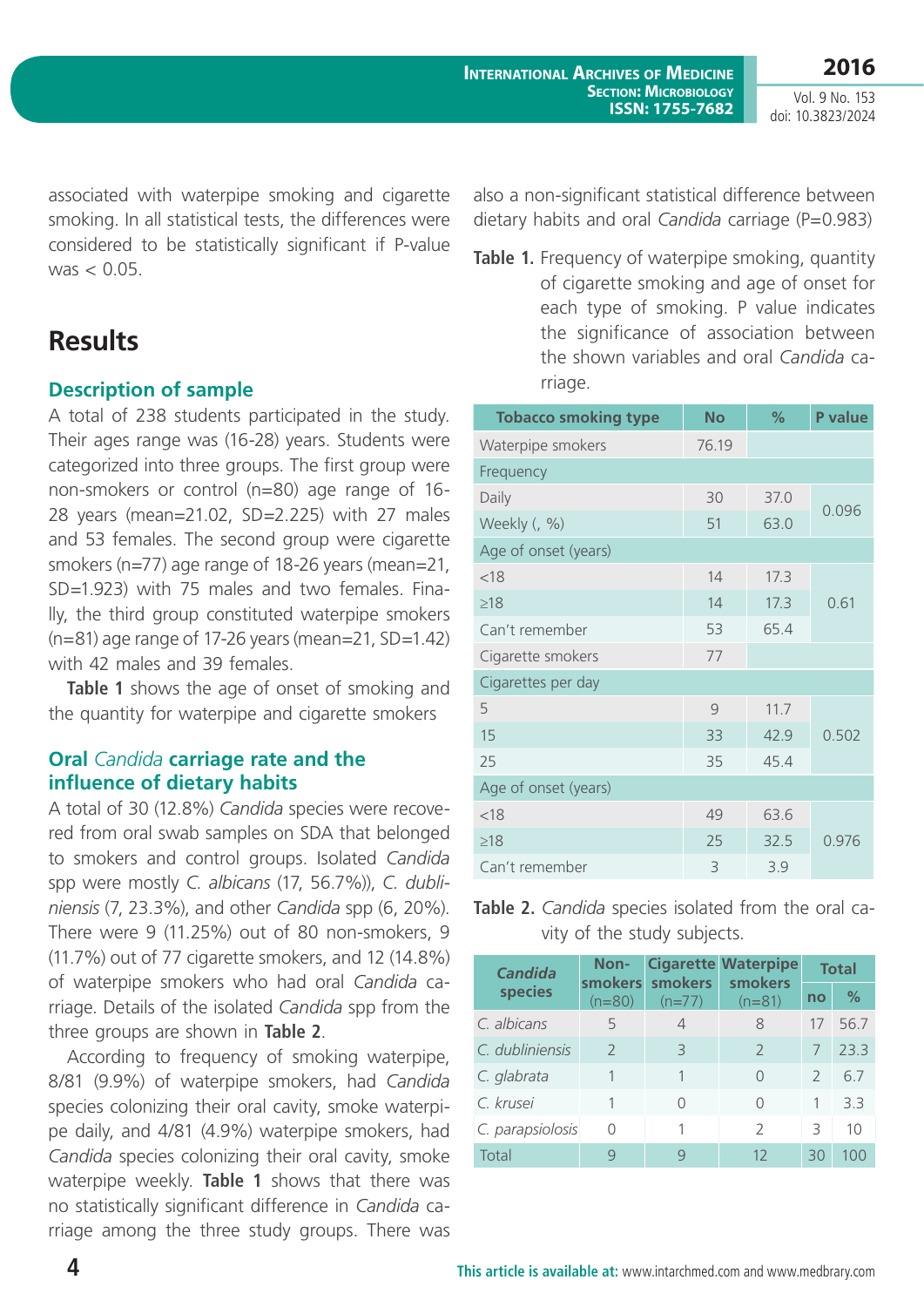**International Archives of Medicine Section: Microbiology ISSN: 1755-7682** **2016**

Vol. 9 No. 153 doi: 10.3823/2024

# **Discussion**

The aim of this study was to investigate the prevalence of oral *Candida* carriage in a young cohort of smokers and non-smokers who have various dietary habits known to be popular in this geographic area (soft diet, sweets, fruits and vegetables).

We not only included cigarette smokers but also waterpipe smokers because of the increasing popularity of this type of smoking among youth in wide areas of the world including Europe and North America.

Prevalence of oral *Candida* carriage in our sample was as low as 12.8%; 14.8% among waterpipe smokers, and approximately 12% among cigarette smokers and non-smokers; however, there was no statistically significant difference in the carriage rate among the three groups.

This percentage is relatively low in comparison with the findings of other studies that found a prevalence of up to 60% among healthy humans. This may be explained by the young age of participants as their age mean was around 20 years; it is reported that the prevalence of *Candida* carriage is proportional to age [13], particularly increasing in those who are above 70 years [14]. Similar studies have reported a low prevalence for oral *Candida* carriage in young people. Majima *et al* (2014) reported a carriage rate of around 18% in a cohort of dental students [15]. Another study done by Negroni *et al*  (2002), also among dental students, showed a low rate of around 21% [16]. There was no statistically significant difference in oral carriage of *Candida*  among non-smokers and smokers whether it was cigarettes or waterpipe. Comparable results were obtained in an earlier study conducted among cigarette smokers of a similar age group[16]. Several studies have, on the other hand reported that tobacco smoking either alone or in association with other factors, is associated with increased oral *Candida*  colonization [17-19], and the relationship between frequency of smoking and the *Candida* carriage is proportional [20, 21].

The theory that supports a role of smoking in increasing oral *Candida* carriage is based upon the fact that nicotine thickens the epithelial keratinized layer in the oral cavity and causes structural and functional changes in keratinocytes facilitating fungal colonization and increasing the possibility of candidiasis [4]. Furthermore, *C. albicans* uses tobacco constituents as nutritional factors, and its virulence factors change accordingly leading to the formation of some chemical compounds [3, 4]. Studies investigating the influence of waterpipe smoking on oral mucosa particularly on epithelium are unfortunately scarce. Studies that were conducted so far aimed at investigating the carcinogenic potential of waterpipe. Seifi *et al* [22] found that waterpipe smoking affects oral epithelium by increasing the nucleus/cytoplasm ratio but to a lesser degree than cigarettes. Another study conducted by Al-Amrah *et al* [23] found that waterpipe smoking causes DNA damage of the buccal cells. Albeit the fact that no thickening of the keratinized layer of oral epithelium due to waterpipe smoking was reported before, Seifi *et al* [22] found that oral *Candida* carriage is higher in waterpipe smokers than non-smokers. Considering the higher mean age of their study sample (30 years), this may explain the higher oral carriage rate. Other factors that may play a role in the different outcome could possibly be attributed to the frequency and duration of waterpipe smoking.

Although there was no significant association between smoking and oral *Candida* carriage in our study, most subjects with positive *Candida* carriage, can be considered heavy smokers either by using waterpipe daily or smoking more than 20 cigarettes per day.

Local oral factors that were investigated in this study included self-reported dietary habits. Although there was no statistically significant difference between the investigated types of soft, sweet and fruit/ vegetable diet, it was noticed that a larger number of *Candida* species colonized the oral cavity of subjects consuming the soft diet. Carbohydrate-rich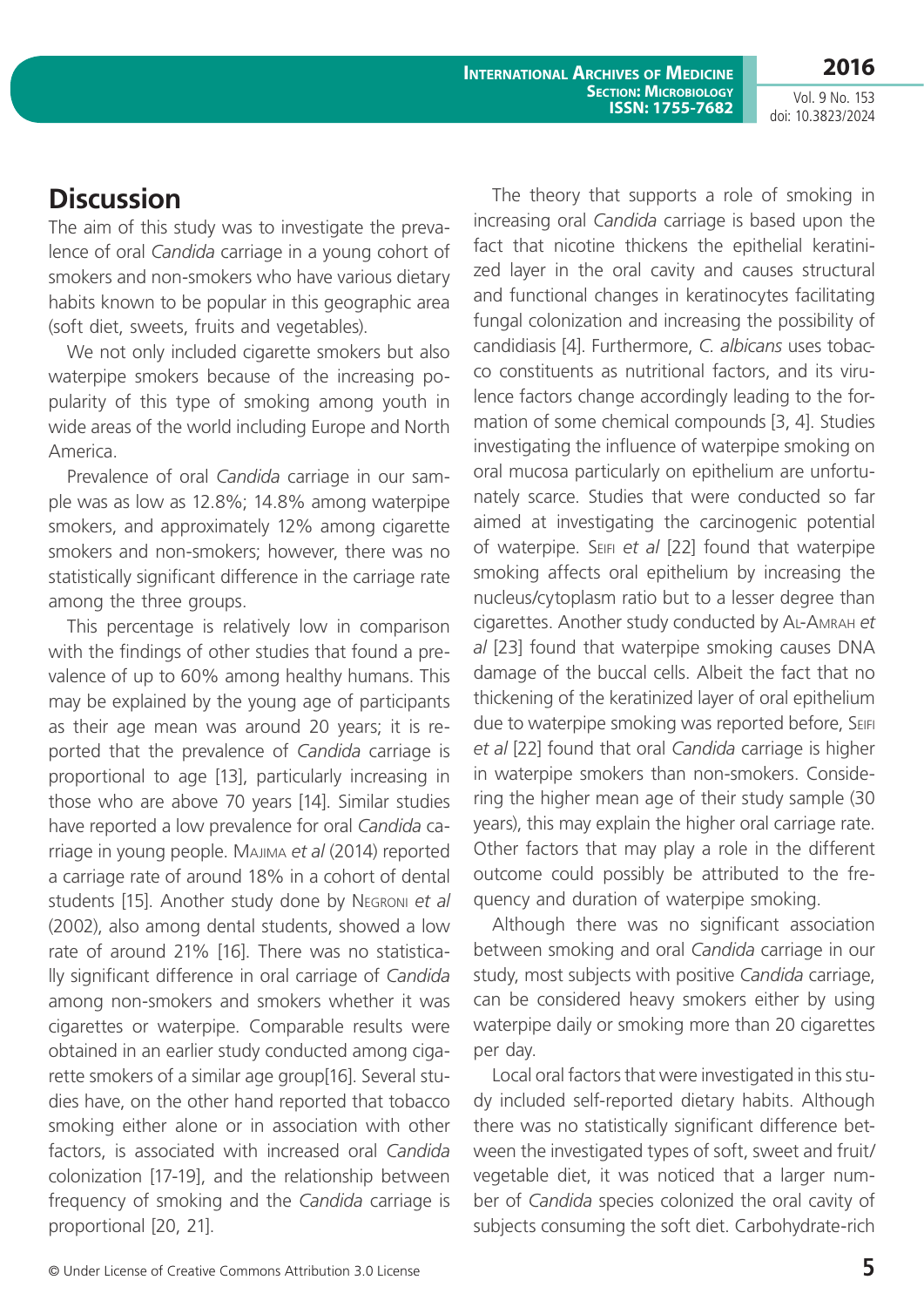Vol. 9 No. 153 doi: 10.3823/2024

diet in general, increases adherence of *Candida* to epithelial cells and hence increasing the risk of infection [24]. It is also known that waterpipe smoking utilizes materials that may be rich in sugar like the tobacco mix and the cooling liquid [7]. This, combined with the fact that sugar consumption encourages oral *Candida* carriage [25], suggest that more research needs to be conducted on that area.

## **Conclusions and Recommendations**

This study showed that there is no association between waterpipe smoking and oral *Candida* carriage in a sample of young university students. There was also no association between the reported dietary habits with oral *Candida* carriage.

It is recommended that more studies are conducted to study the association between waterpipe smoking and oral *Candida* carriage in an older age group to include the middle aged and elderly

#### **Funding**

This study was funded by the Faculty of Postgraduate Studies at the University of Jordan, Amman, Jordan.

## **Competing and conflicting interests**

Authors declare that they don't have conflict of interest

# **References**

- **1.** Da Silva-Rocha WP, Lemos VL, Svidizisnki TI, Milan EP, Chaves GM: *Candida* species distribution, genotyping and virulence factors of *Candida albicans* isolated from the oral cavity of kidney transplant recipients of two geographic regions of Brazil. *BMC oral health* 2014, 14:20.
- **2.** Miceli MH, Diaz JA, Lee SA: Emerging opportunistic yeast infections. *The Lancet Infectious diseases* 2011, 11(2):142-151.
- **3.** Alanazi H, Semlali A, Perraud L, Chmielewski W, Zakrzewski A, Rouabhia M: Cigarette smoke-exposed *Candida albicans*  increased chitin production and modulated human fibroblast cell responses. *BioMed research international* 2014, 2014:963156.
- **4.** de Azevedo Izidoro AC, Semprebom AM, Baboni FB, Rosa RT, Machado MA, Samaranayake LP, Rosa EA: Low virulent oral *Candida albicans* strains isolated from smokers. *Archives of oral biology* 2012, 57(2):148-153.
- **5.** Daniluk T, Tokajuk G, Stokowska W, Fiedoruk K, Sciepuk M, Zaremba ML, Rozkiewicz D, Cylwik-Rokicka D, Kedra BA, Anielska I et al: Occurrence rate of oral *Candida albicans* in denture wearer patients. *Advances in medical sciences* 2006, 51 Suppl 1:77-80.
- **6.** Soysa NS, Ellepola AN: The impact of cigarette/tobacco smoking on oral candidosis: an overview. *Oral diseases* 2005, 11(5):268- 273.
- **7.** Baboor AS, Alnazzawi AA, Abu-Hammad OA, Dar-Odeh NS: Unconventional materials and substances used in water pipe (narghile) by smokers in central western region of Saudi Arabia. *Saudi medical journal* 2014, 35(8):890-893.
- **8.** Song X, Sun J, Store G, Eribe ER, Hansen BF, Olsen I: Genotypic relatedness of yeasts in thrush and denture stomatitis. *Oral microbiology and immunology* 2006, 21(5):301-308.
- **9.** Jaghasi I, Hatahet W, Dashash M: Dietary patterns and oral health in schoolchildren from Damascus, Syrian Arab Republic. *Eastern Mediterranean health journal = La revue de sante de la Mediterranee orientale = al-Majallah al-sihhiyah li-sharq almutawassit* 2012, 18(4):358-364.
- **10.** Al-Hazzaa HM, Al-Sobayel HI, Abahussain NA, Qahwaji DM, Alahmadi MA, Musaiger AO: Association of dietary habits with levels of physical activity and screen time among adolescents living in Saudi Arabia. *Journal of human nutrition and dietetics: the official journal of the British Dietetic Association* 2014, 27 Suppl 2:204-213.
- **11.** Odds FC, Bernaerts R: CHROMagar Candida, a new differential isolation medium for presumptive identification of clinically important *Candida* species. *Journal of clinical microbiology* 1994, 32(8):1923-1929.
- **12.** Ahmad S, Khan Z, Asadzadeh M, Theyyathel A, Chandy R: Performance comparison of phenotypic and molecular methods for detection and differentiation of *Candida albicans* and *Candida* dubliniensis. *BMC infectious diseases* 2012, 12:230.
- **13.** Lyon JP, da Costa SC, Totti VM, Munhoz MF, de Resende MA: Predisposing conditions for *Candida* spp. carriage in the oral cavity of denture wearers and individuals with natural teeth. *Canadian journal of microbiology* 2006, 52(5):462-467.
- **14.** Zaremba ML, Daniluk T, Rozkiewicz D, Cylwik-Rokicka D, Kierklo A, Tokajuk G, Dabrowska E, Pawinska M, Klimiuk A, Stokowska W et al: Incidence rate of *Candida* species in the oral cavity of middle-aged and elderly subjects. *Advances in medical sciences* 2006, 51 Suppl 1:233-236.